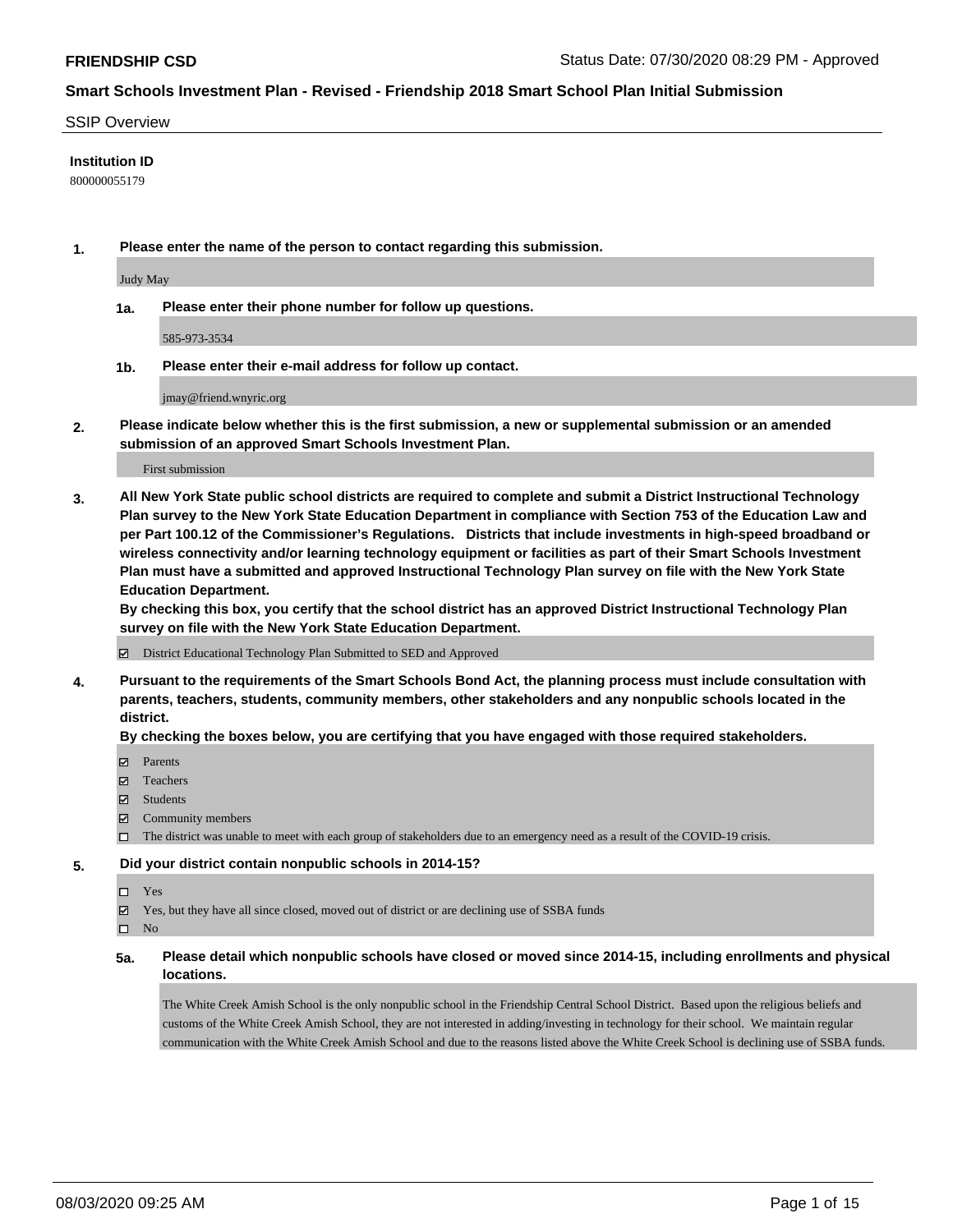#### SSIP Overview

**6. Certify that the following required steps have taken place by checking the boxes below:**

- The district developed and the school board approved a preliminary Smart Schools Investment Plan.
- $\boxtimes$  The preliminary plan was posted on the district website for at least 30 days. The district included an address to which any written comments on the plan should be sent.
- $\boxtimes$  The school board conducted a hearing that enabled stakeholders to respond to the preliminary plan. This hearing may have occured as part of a normal Board meeting, but adequate notice of the event must have been provided through local media and the district website for at least two weeks prior to the meeting.
- $\Box$  The school board was unable to conduct a hearing that enabled stakeholders to respond to the preliminary plan due to an emergency need as a result of the COVID-19 crisis.
- The district prepared a final plan for school board approval and such plan has been approved by the school board.
- $\boxtimes$  The final proposed plan that has been submitted has been posted on the district's website.
- **6a. Please upload the proposed Smart Schools Investment Plan (SSIP) that was posted on the district's website, along with any supporting materials. Note that this should be different than your recently submitted Educational Technology Survey. The Final SSIP, as approved by the School Board, should also be posted on the website and remain there during the course of the projects contained therein.**

Smart Schools Investment Plan - Revised 12.4.2019.pdf Friendship Application.pdf

**6b. Enter the webpage address where the final Smart Schools Investment Plan is posted. The Plan should remain posted for the life of the included projects.**

https://www.friendship.wnyric.org/site/handlers/filedownload.ashx?moduleinstanceid=1881&dataid=3726&FileName=Smart%20Schools%20Invest ment%20Plan%20-%20Revised%2012.4.2019.pdf

**7. Please enter an estimate of the total number of students and staff that will benefit from this Smart Schools Investment Plan based on the cumulative projects submitted to date.**

425

**8. An LEA/School District may partner with one or more other LEA/School Districts to form a consortium to pool Smart Schools Bond Act funds for a project that meets all other Smart School Bond Act requirements. Each school district participating in the consortium will need to file an approved Smart Schools Investment Plan for the project and submit a signed Memorandum of Understanding that sets forth the details of the consortium including the roles of each respective district.**

 $\Box$  The district plans to participate in a consortium to partner with other school district(s) to implement a Smart Schools project.

**9. Please enter the name and 6-digit SED Code for each LEA/School District participating in the Consortium.**

| <b>Partner LEA/District</b> | <b>ISED BEDS Code</b> |
|-----------------------------|-----------------------|
| (No Response)               | (No Response)         |

**10. Please upload a signed Memorandum of Understanding with all of the participating Consortium partners.**

(No Response)

**11. Your district's Smart Schools Bond Act Allocation is:**

\$561,109

**12. Final 2014-15 BEDS Enrollment to calculate Nonpublic Sharing Requirement**

|            | <b>Public Enrollment</b> | l Nonpublic Enrollment | Total Enrollment | l Nonpublic Percentage |
|------------|--------------------------|------------------------|------------------|------------------------|
| Enrollment | 341                      |                        | 341.00           | 0.00                   |

**13. This table compares each category budget total, as entered in that category's page, to the total expenditures listed in the category's expenditure table. Any discrepancies between the two must be resolved before submission.**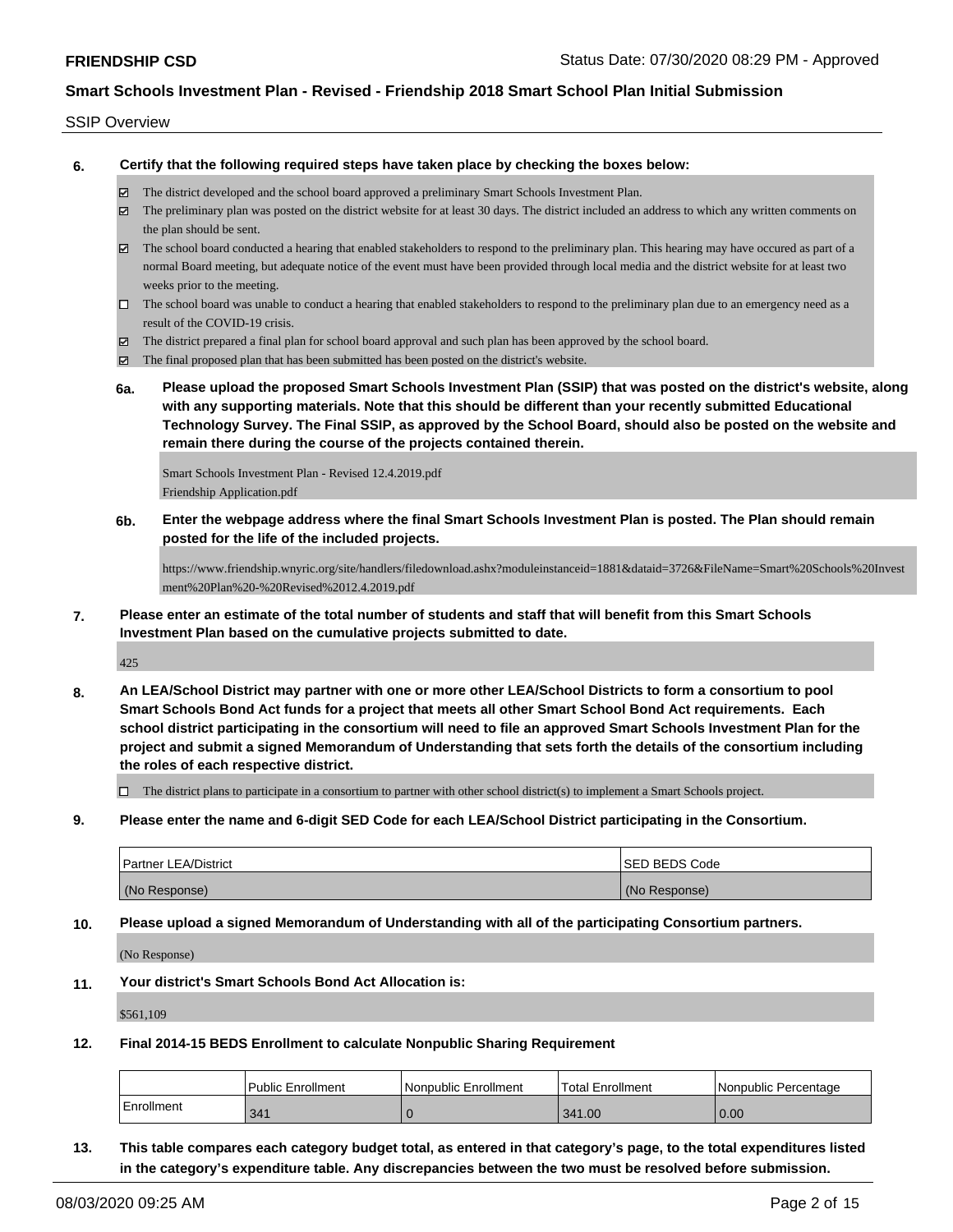SSIP Overview

|                                                 | Sub-Allocations | <b>Expenditure Totals</b> | <b>Difference</b> |
|-------------------------------------------------|-----------------|---------------------------|-------------------|
| <b>School Connectivity</b>                      | 0.00            | 0.00                      | 0.00              |
| <b>Connectivity Projects for</b><br>Communities | 0.00            | 0.00                      | 0.00              |
| Classroom Technology                            | 86,250.00       | 86,250.00                 | 0.00              |
| Pre-Kindergarten Classrooms                     | 0.00            | 0.00                      | 0.00              |
| Replace Transportable<br>Classrooms             | 0.00            | 0.00                      | 0.00              |
| <b>High-Tech Security Features</b>              | 137,335.00      | 137,335.00                | 0.00              |
| Nonpublic Loan                                  | 0.00            | 0.00                      | 0.00              |
| Totals:                                         | 223,585         | 223,585                   | 0                 |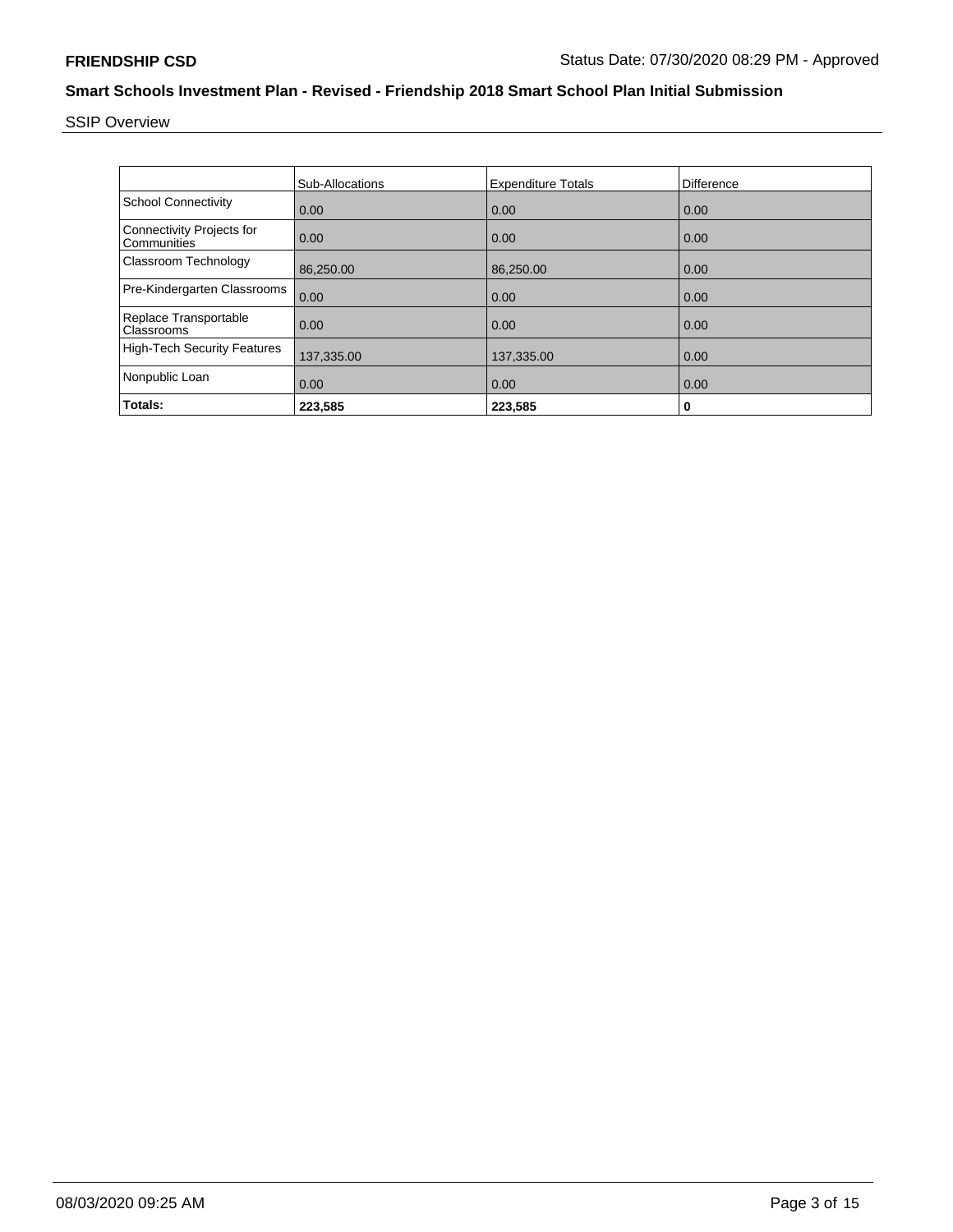School Connectivity

- **1. In order for students and faculty to receive the maximum benefit from the technology made available under the Smart Schools Bond Act, their school buildings must possess sufficient connectivity infrastructure to ensure that devices can be used during the school day. Smart Schools Investment Plans must demonstrate that:**
	- **• sufficient infrastructure that meets the Federal Communications Commission's 100 Mbps per 1,000 students standard currently exists in the buildings where new devices will be deployed, or**
	- **• is a planned use of a portion of Smart Schools Bond Act funds, or**
	- **• is under development through another funding source.**

**Smart Schools Bond Act funds used for technology infrastructure or classroom technology investments must increase the number of school buildings that meet or exceed the minimum speed standard of 100 Mbps per 1,000 students and staff within 12 months. This standard may be met on either a contracted 24/7 firm service or a "burstable" capability. If the standard is met under the burstable criteria, it must be:**

**1. Specifically codified in a service contract with a provider, and**

**2. Guaranteed to be available to all students and devices as needed, particularly during periods of high demand, such as computer-based testing (CBT) periods.**

**Please describe how your district already meets or is planning to meet this standard within 12 months of plan submission.**

(No Response)

**1a. If a district believes that it will be impossible to meet this standard within 12 months, it may apply for a waiver of this requirement, as described on the Smart Schools website. The waiver must be filed and approved by SED prior to submitting this survey.**

 $\Box$  By checking this box, you are certifying that the school district has an approved waiver of this requirement on file with the New York State Education Department.

**2. Connectivity Speed Calculator (Required). If the district currently meets the required speed, enter "Currently Met" in the last box: Expected Date When Required Speed Will be Met.**

|                  | l Number of     | Reauired Speed | Current Speed in | Expected Speed | Expected Date                       |
|------------------|-----------------|----------------|------------------|----------------|-------------------------------------|
|                  | <b>Students</b> | l in Mbps      | l Mbps           | to be Attained | When Required                       |
|                  |                 |                |                  |                | Within 12 Months ISpeed Will be Met |
| Calculated Speed | (No Response)   | 0.00           | (No Response)    | (No Response)  | (No Response)                       |

**3. Describe how you intend to use Smart Schools Bond Act funds for high-speed broadband and/or wireless connectivity projects in school buildings.**

(No Response)

**4. Describe the linkage between the district's District Instructional Technology Plan and how the proposed projects will improve teaching and learning. (There should be a link between your response to this question and your responses to Question 1 in Section IV - NYSED Initiatives Alignment: "Explain how the district use of instructional technology will serve as a part of a comprehensive and sustained effort to support rigorous academic standards attainment and performance improvement for students."** 

**Your answer should also align with your answers to the questions in Section II - Strategic Technology Planning and the associated Action Steps in Section III - Action Plan.)**

(No Response)

**5. If the district wishes to have students and staff access the Internet from wireless devices within the school building, or in close proximity to it, it must first ensure that it has a robust Wi-Fi network in place that has sufficient bandwidth to meet user demand.**

**Please describe how you have quantified this demand and how you plan to meet this demand.**

(No Response)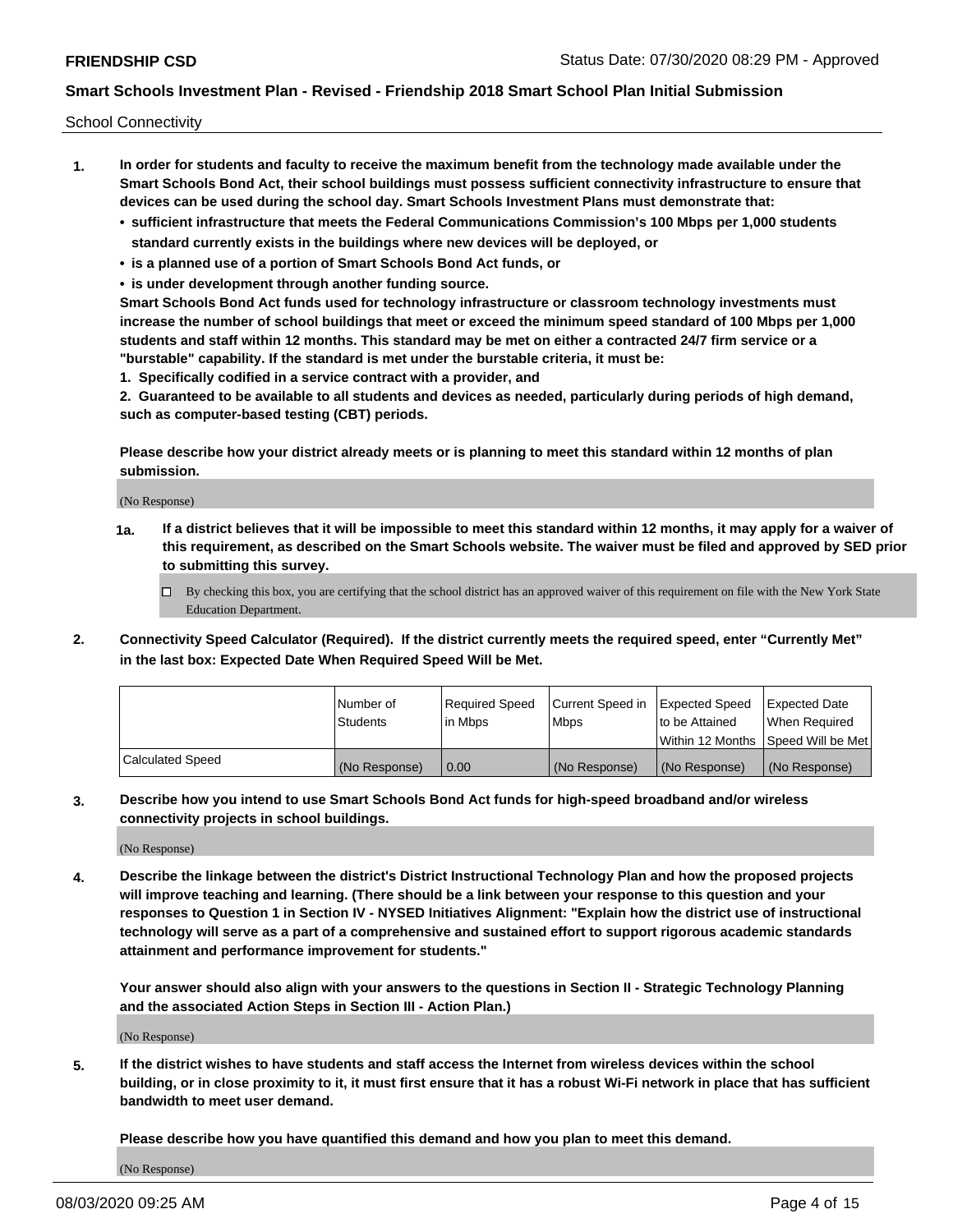School Connectivity

**6. Smart Schools plans with any expenditures in the School Connectivity category require a project number from the Office of Facilities Planning. Districts must submit an SSBA LOI and receive project numbers prior to submitting the SSIP. As indicated on the LOI, some projects may be eligible for a streamlined review and will not require a building permit.**

**Please indicate on a separate row each project number given to you by the Office of Facilities Planning.**

| Project Number |  |
|----------------|--|
| (No Response)  |  |

**7. Certain high-tech security and connectivity infrastructure projects may be eligible for an expedited review process as determined by the Office of Facilities Planning.**

### **Was your project deemed eligible for streamlined review?**

(No Response)

### **8. Include the name and license number of the architect or engineer of record.**

| Name          | License Number |
|---------------|----------------|
| (No Response) | (No Response)  |

#### **9. Public Expenditures – Loanable (Counts toward the nonpublic loan calculation)**

| Select the allowable expenditure type.<br>Repeat to add another item under each type. | <b>PUBLIC</b> Items to be<br>l Purchased | Quantity           | Cost Per Item    | <b>Total Cost</b> |
|---------------------------------------------------------------------------------------|------------------------------------------|--------------------|------------------|-------------------|
| (No Response)                                                                         | (No Response)                            | l (No<br>Response) | (No<br>Response) | $\overline{0.00}$ |
|                                                                                       |                                          | O                  | 0.00             |                   |

### **10. Public Expenditures – Non-Loanable (Does not count toward nonpublic loan calculation)**

| Select the allowable expenditure | <b>PUBLIC</b> Items to be purchased | Quantity      | Cost per Item | <b>Total Cost</b> |
|----------------------------------|-------------------------------------|---------------|---------------|-------------------|
| type.                            |                                     |               |               |                   |
| Repeat to add another item under |                                     |               |               |                   |
| each type.                       |                                     |               |               |                   |
| (No Response)                    | (No Response)                       | (No Response) | (No Response) | 0.00              |
|                                  |                                     |               | 0.00          |                   |

#### **11. Final 2014-15 BEDS Enrollment to calculate Nonpublic Sharing Requirement (no changes allowed.)**

|            | Public Enrollment | Nonpublic Enrollment | <b>Total Enrollment</b> | l Nonpublic Percentage |
|------------|-------------------|----------------------|-------------------------|------------------------|
| Enrollment | 341               |                      | 341.00                  | 0.00                   |

#### **12. Total Public Budget - Loanable (Counts toward the nonpublic loan calculation)**

|                                                      | Public Allocations | <b>Estimated Nonpublic Loan</b><br>Amount | Estimated Total Sub-Allocations |
|------------------------------------------------------|--------------------|-------------------------------------------|---------------------------------|
| Network/Access Costs                                 | (No Response)      | 0.00                                      | 0.00                            |
| School Internal Connections and<br><b>Components</b> | (No Response)      | 0.00                                      | 0.00                            |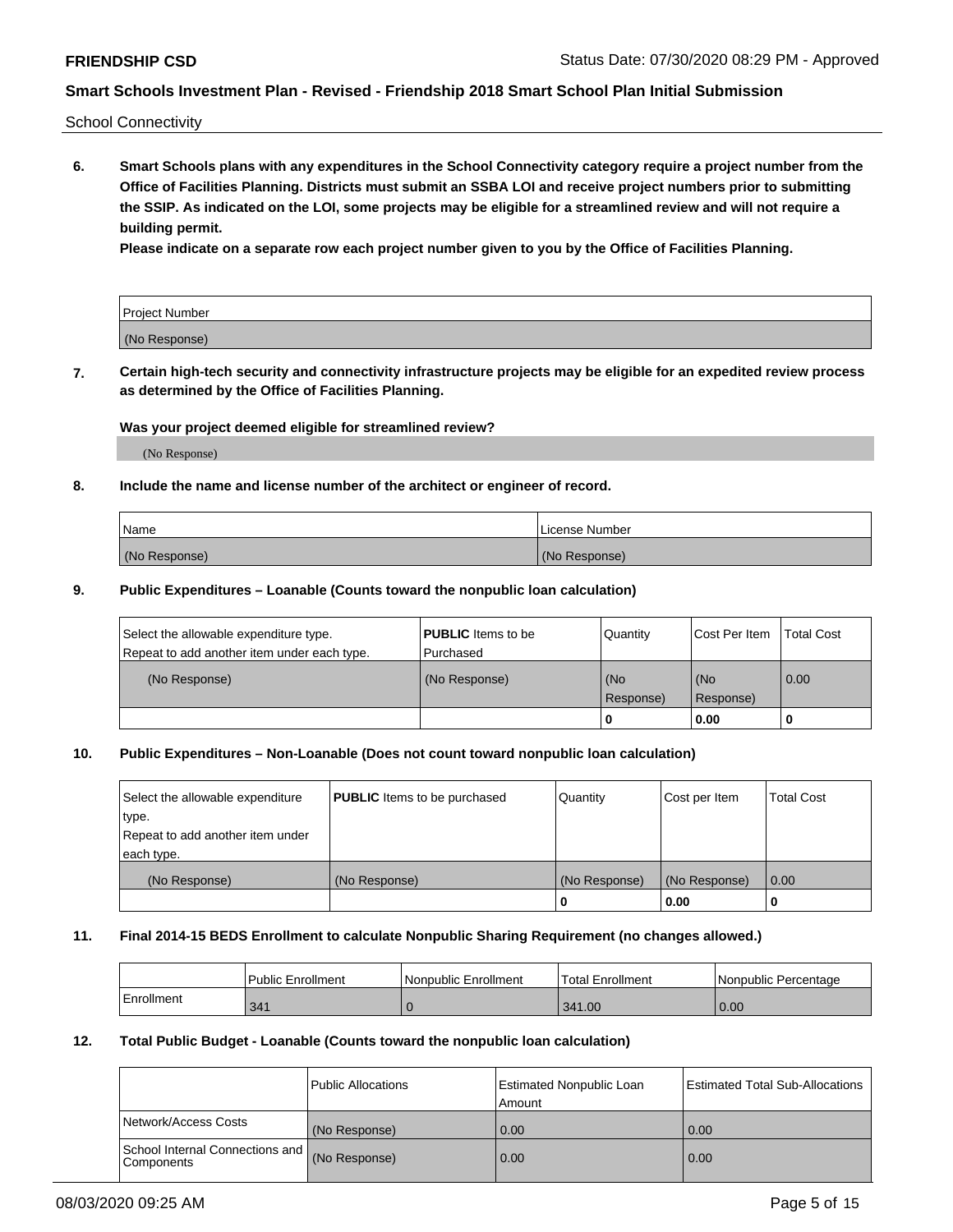School Connectivity

|         | Public Allocations | <b>Estimated Nonpublic Loan</b><br>l Amount | <b>Estimated Total Sub-Allocations</b> |
|---------|--------------------|---------------------------------------------|----------------------------------------|
| l Other | (No Response)      | 0.00                                        | 0.00                                   |
| Totals: | 0.00               | 0                                           |                                        |

# **13. Total Public Budget – Non-Loanable (Does not count toward the nonpublic loan calculation)**

|                                                   | Sub-<br>Allocation |
|---------------------------------------------------|--------------------|
| Network/Access Costs                              | (No Response)      |
| Outside Plant Costs                               | (No Response)      |
| <b>School Internal Connections and Components</b> | (No Response)      |
| Professional Services                             | (No Response)      |
| Testing                                           | (No Response)      |
| <b>Other Upfront Costs</b>                        | (No Response)      |
| <b>Other Costs</b>                                | (No Response)      |
| Totals:                                           | 0.00               |

# **14. School Connectivity Totals**

|                          | Total Sub-Allocations |
|--------------------------|-----------------------|
| Total Loanable Items     | 0.00                  |
| Total Non-Ioanable Items | 0.00                  |
| Totals:                  | 0                     |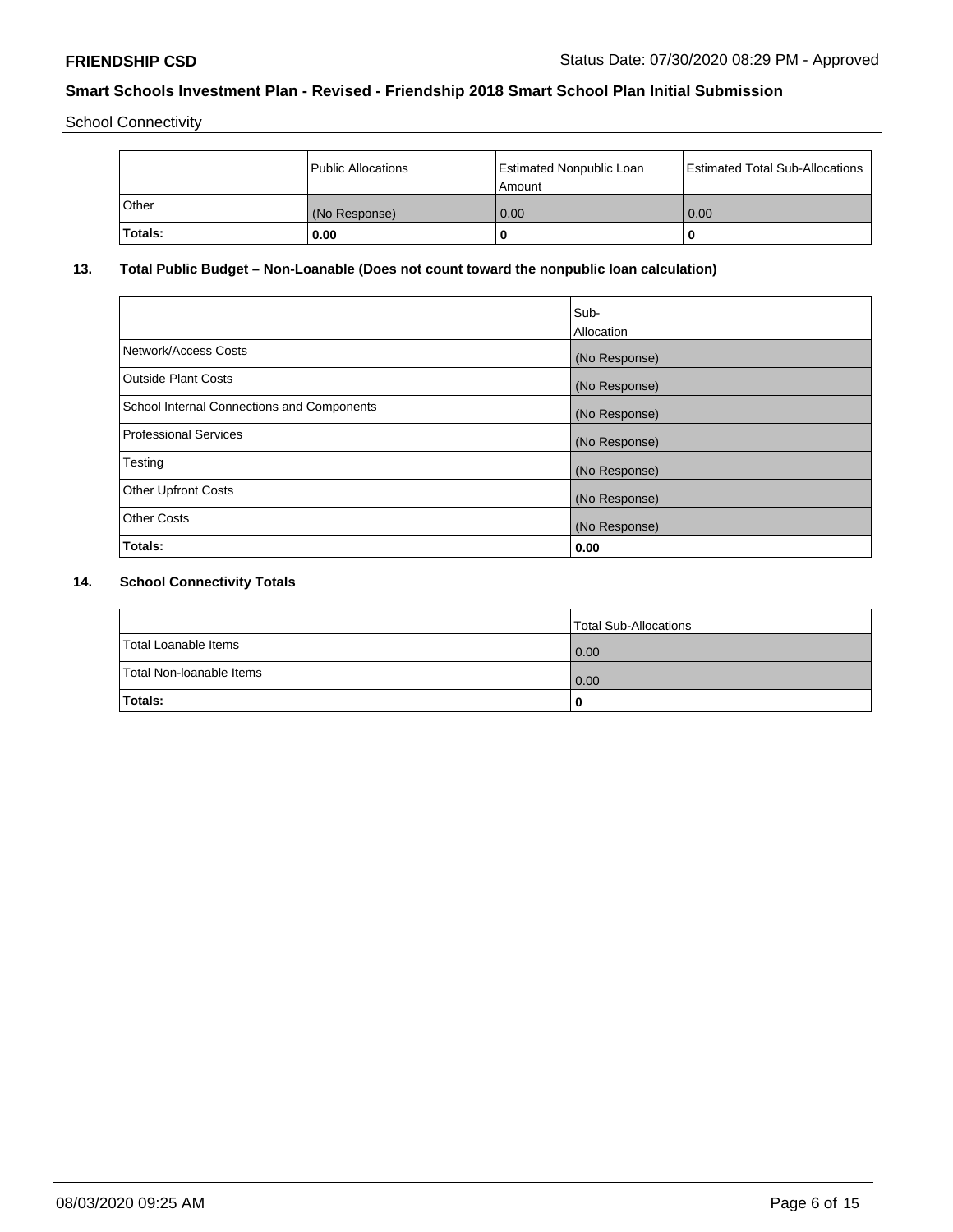Community Connectivity (Broadband and Wireless)

**1. Describe how you intend to use Smart Schools Bond Act funds for high-speed broadband and/or wireless connectivity projects in the community.**

(No Response)

**2. Please describe how the proposed project(s) will promote student achievement and increase student and/or staff access to the Internet in a manner that enhances student learning and/or instruction outside of the school day and/or school building.**

(No Response)

**3. Community connectivity projects must comply with all the necessary local building codes and regulations (building and related permits are not required prior to plan submission).**

 $\Box$  I certify that we will comply with all the necessary local building codes and regulations.

**4. Please describe the physical location of the proposed investment.**

(No Response)

**5. Please provide the initial list of partners participating in the Community Connectivity Broadband Project, along with their Federal Tax Identification (Employer Identification) number.**

| <b>Project Partners</b> | l Federal ID # |
|-------------------------|----------------|
| (No Response)           | (No Response)  |

**6. Please detail the type, quantity, per unit cost and total cost of the eligible items under each sub-category.**

| Select the allowable expenditure | Item to be purchased | Quantity      | Cost per Item | <b>Total Cost</b> |
|----------------------------------|----------------------|---------------|---------------|-------------------|
| type.                            |                      |               |               |                   |
| Repeat to add another item under |                      |               |               |                   |
| each type.                       |                      |               |               |                   |
| (No Response)                    | (No Response)        | (No Response) | (No Response) | 0.00              |
|                                  |                      | o             | 0.00          |                   |

**7. If you are submitting an allocation for Community Connectivity, complete this table.**

**Note that the calculated Total at the bottom of the table must equal the Total allocation for this category that you entered in the SSIP Overview overall budget.**

|                                    | Sub-Allocation |
|------------------------------------|----------------|
| Network/Access Costs               | (No Response)  |
| Outside Plant Costs                | (No Response)  |
| <b>Tower Costs</b>                 | (No Response)  |
| <b>Customer Premises Equipment</b> | (No Response)  |
| <b>Professional Services</b>       | (No Response)  |
| Testing                            | (No Response)  |
| <b>Other Upfront Costs</b>         | (No Response)  |
| <b>Other Costs</b>                 | (No Response)  |
| Totals:                            | 0.00           |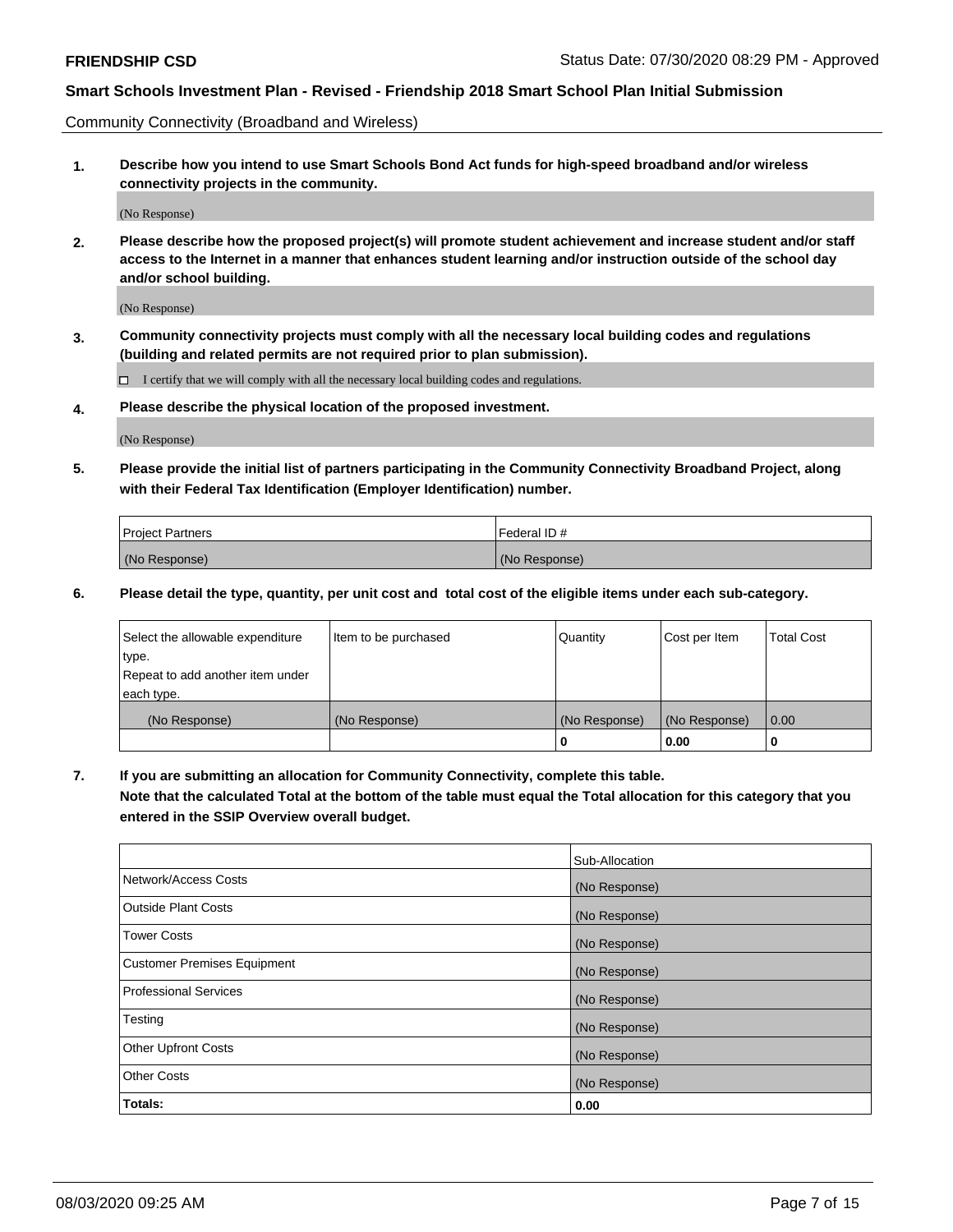### Classroom Learning Technology

**1. In order for students and faculty to receive the maximum benefit from the technology made available under the Smart Schools Bond Act, their school buildings must possess sufficient connectivity infrastructure to ensure that devices can be used during the school day. Smart Schools Investment Plans must demonstrate that sufficient infrastructure that meets the Federal Communications Commission's 100 Mbps per 1,000 students standard currently exists in the buildings where new devices will be deployed, or is a planned use of a portion of Smart Schools Bond Act funds, or is under development through another funding source. Smart Schools Bond Act funds used for technology infrastructure or classroom technology investments must increase the number of school buildings that meet or exceed the minimum speed standard of 100 Mbps per 1,000 students and staff within 12 months. This standard may be met on either a contracted 24/7 firm service or a "burstable" capability. If the standard is met under the burstable criteria, it must be:**

**1. Specifically codified in a service contract with a provider, and**

**2. Guaranteed to be available to all students and devices as needed, particularly during periods of high demand, such as computer-based testing (CBT) periods.**

**Please describe how your district already meets or is planning to meet this standard within 12 months of plan submission.**

We currently purchase our primary internet access through Erie 1 BOCES WNYRIC. The current bandwidth is 1 GB. We have 420 students and 95 staff and we meet the minimum requirements.

- **1a. If a district believes that it will be impossible to meet this standard within 12 months, it may apply for a waiver of this requirement, as described on the Smart Schools website. The waiver must be filed and approved by SED prior to submitting this survey.**
	- By checking this box, you are certifying that the school district has an approved waiver of this requirement on file with the New York State Education Department.
- **2. Connectivity Speed Calculator (Required). If the district currently meets the required speed, enter "Currently Met" in the last box: Expected Date When Required Speed Will be Met.**

|                  | l Number of<br>Students | Required Speed<br>l in Mbps | Current Speed in<br>Mbps | <b>Expected Speed</b><br>to be Attained | <b>Expected Date</b><br>When Required<br>Within 12 Months 1Speed Will be Met1 |
|------------------|-------------------------|-----------------------------|--------------------------|-----------------------------------------|-------------------------------------------------------------------------------|
| Calculated Speed | 420                     | 42.00                       | 1000                     | 1000                                    | current                                                                       |

**3. If the district wishes to have students and staff access the Internet from wireless devices within the school building, or in close proximity to it, it must first ensure that it has a robust Wi-Fi network in place that has sufficient bandwidth to meet user demand.**

**Please describe how you have quantified this demand and how you plan to meet this demand.**

We have access throughout our building with access points in each classroom. We have 100% wireless coverage of our instructional areas.

**4. All New York State public school districts are required to complete and submit an Instructional Technology Plan survey to the New York State Education Department in compliance with Section 753 of the Education Law and per Part 100.12 of the Commissioner's Regulations.**

**Districts that include educational technology purchases as part of their Smart Schools Investment Plan must have a submitted and approved Instructional Technology Plan survey on file with the New York State Education Department.**

- $\boxtimes$  By checking this box, you are certifying that the school district has an approved Instructional Technology Plan survey on file with the New York State Education Department.
- **5. Describe the devices you intend to purchase and their compatibility with existing or planned platforms or systems. Specifically address the adequacy of each facility's electrical, HVAC and other infrastructure necessary to install and support the operation of the planned technology.**

We will be adding one-to-one devices for high school students. We currently use PCs compatible devices and intend to maintain this platform. We will enhance our online/distance learning by adding new audio and video equipment to support high quality interactive experiences for large and small groups of students. We currently have fully updated electrical, HVAC, and other necessary infrastructure necessary to support the install and operation of the planned technology.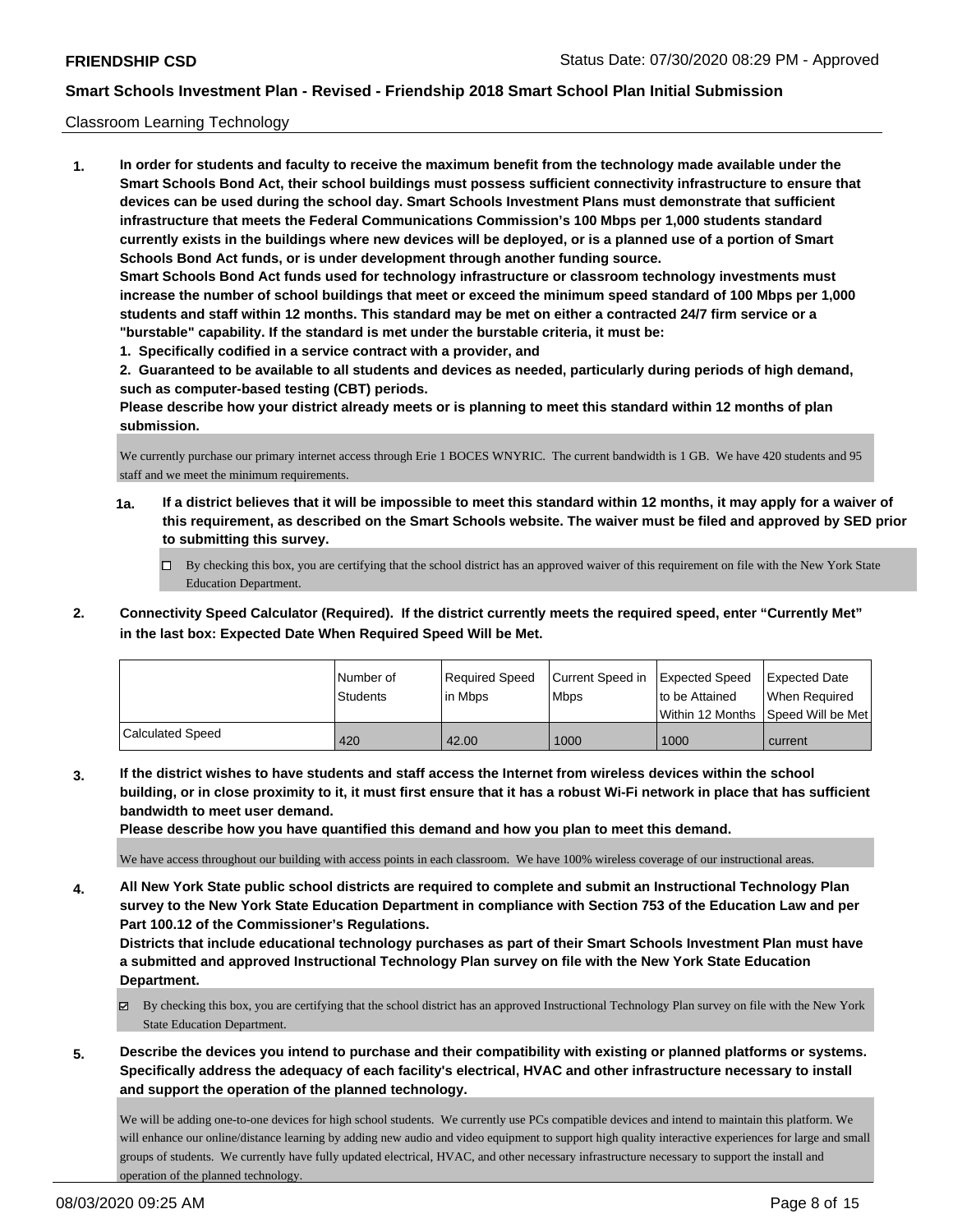#### Classroom Learning Technology

- **6. Describe how the proposed technology purchases will:**
	- **> enhance differentiated instruction;**
	- **> expand student learning inside and outside the classroom;**
	- **> benefit students with disabilities and English language learners; and**
	- **> contribute to the reduction of other learning gaps that have been identified within the district.**

**The expectation is that districts will place a priority on addressing the needs of students who struggle to succeed in a rigorous curriculum. Responses in this section should specifically address this concern and align with the district's Instructional Technology Plan (in particular Question 2 of E. Curriculum and Instruction: "Does the district's instructional technology plan address the needs of students with disabilities to ensure equitable access to instruction, materials and assessments?" and Question 3 of the same section: "Does the district's instructional technology plan address the provision of assistive technology specifically for students with disabilities to ensure access to and participation in the general curriculum?")**

**In addition, describe how the district ensures equitable access to instruction, materials and assessments and participation in the general curriculum for both SWD and English Language Learners/Multilingual Learners (ELL/MLL) students.**

The proposed projects will enable differentiated learning by varying the content, process, product, and environment. The ability to access distance learning/online learning will enable students to access more robust content presented through multiple means. It will also activate "on demand" learning allowing for credit recovery, pacing changes, and greater flexibility in general for achieving the New York State Next Generation Learning Standards. Students will have greater input into the process of learning through increased access to high quality online and cooperative learning courses.

In order to meet the needs of our students, DL will provide the option for students to take advanced and elective courses on a regular basis. Students will have access to additional foreign languages and computer programming and application development couses, in addition to electives and college couses. Applications such as Castle Learning and Khan Academy will assist with test preparation and supplement instruction.

Having access to one-to-one devices will allow students to fully access the MS O365 suite and utilize Teams, Forms, and OneDrive to simplify their communication and document storage. Students will benefit from Class Notebooks making their assignments and notes accessable from home. More traditional applications such as PowerPoint, Excel, and Word will be ubiquitous, and allow students creatively work where and when makes sense for them. The office accessability tools will enable students to have screens read and/or magnified, as well as speech converted to text.

Students will be able to access content available through our distance learning cooperative service with CABOCES. Students will be able to choose traditional classroom formats, blended formats, and/or online/distance options for accessing courses. Students can access Moodle and the NY Distance learning network through our COSER. Online and distance learning courses will add to learning opportunities and increase schedule flexibility for students. Students with Disabilities and English Language Learners will also benefit from flexibility by being able to access variously paced courses and a greater variety of offerings including remediation/interventions and pre-teaching/prerequisite learning. Ultimately, the increased flexibility and broader course offerings will facilitate closing learning gaps by providing students with better access and choices through a more personalized learning experience.

### **7. Where appropriate, describe how the proposed technology purchases will enhance ongoing communication with parents and other stakeholders and help the district facilitate technology-based regional partnerships, including distance learning and other efforts.**

The planned purchases will enable more robust DL offerings. Many of the DL offerings will be supported through our local BOCES and or partnerships with local colleges and other neighboring school districts. Parents will have the ability to access linkages with institutions of higher learning and neighboring school districts. Students will have the ability to utilize district technology to connect outside of traditional school hours and linkages with parents will be further cemented as a component of our educational program.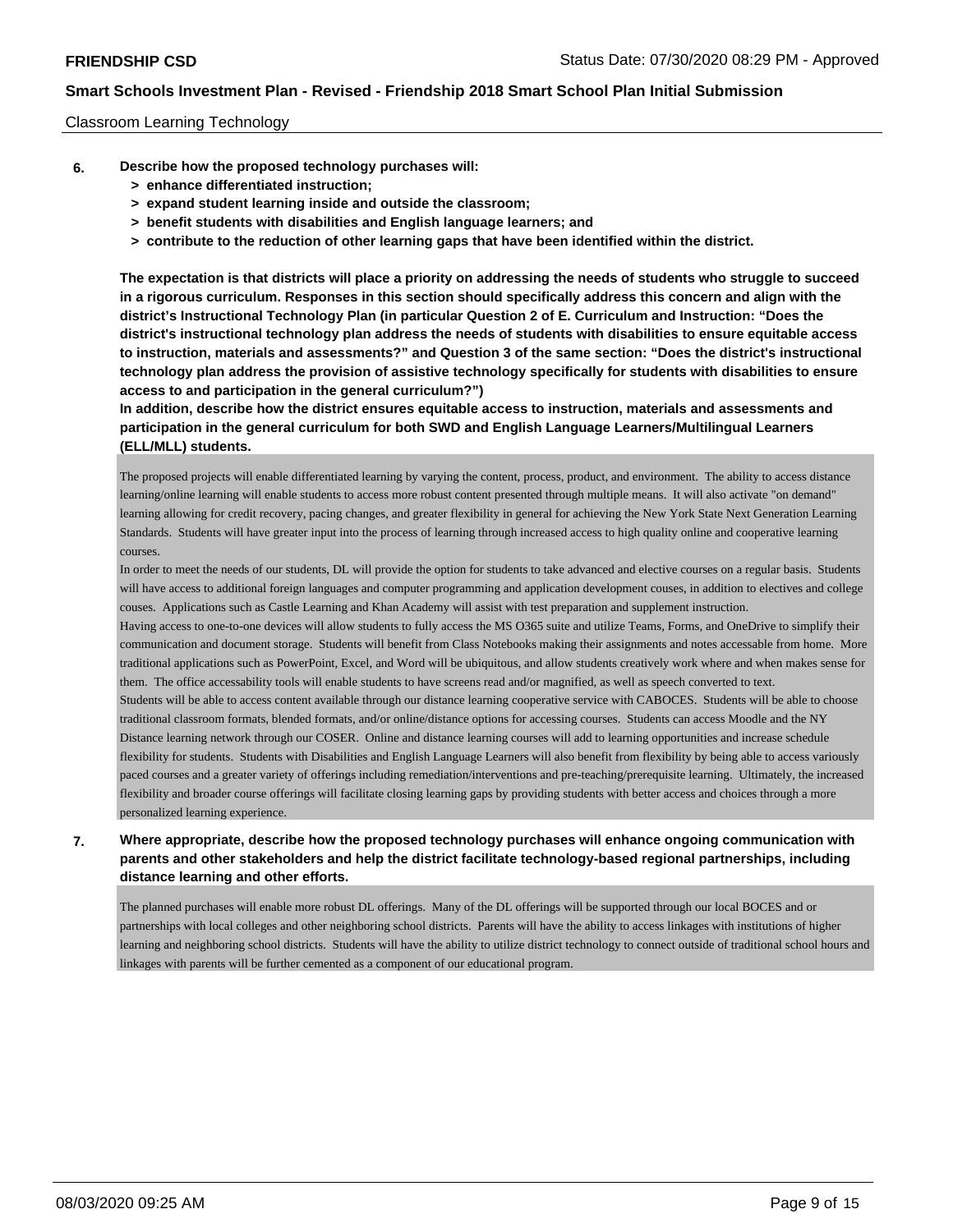#### Classroom Learning Technology

**8. Describe the district's plan to provide professional development to ensure that administrators, teachers and staff can employ the technology purchased to enhance instruction successfully.**

**Note: This response should be aligned and expanded upon in accordance with your district's response to Question 1 of F. Professional Development of your Instructional Technology Plan: "Please provide a summary of professional development offered to teachers and staff, for the time period covered by this plan, to support technology to enhance teaching and learning. Please include topics, audience and method of delivery within your summary."**

Our professional development plan currently supports the use of the online and distance learning resources. We currently offer College Composition, College Biology, College Child Psychology, College Accounting, and College Music Appreciation. Additionally, we offer Chemistry, Forensics, Sign Language, Psychology, and Personal Finance at the high school level to augment our schedule. We have also offered credit acceleration and recovery through the Online/DL format and will continue to do so. We also hope to develope a local music collaborative which will use the DL equipment to have virtual concerts and practice.

The faulty and staff at Friendship Central School District will continue to participate in professional development to enhance their ability to effectively utilize the available technology. Currently we have faculty who participate in regional offered online courses, and our goal for our technology purchases is to expand our course offerings and access among our student body. We will continue to have a commitment to make sure our staff are highly and effectively trained to utilize all of the resources available to them. Our professional development plan reflects our commitment to multiple means of learning and the expanded use of technology.

**9. Districts must contact one of the SUNY/CUNY teacher preparation programs listed on the document on the left side of the page that supplies the largest number of the district's new teachers to request advice on innovative uses and best practices at the intersection of pedagogy and educational technology.**

By checking this box, you certify that you have contacted the SUNY/CUNY teacher preparation program that supplies the largest number of your new teachers to request advice on these issues.

#### **9a. Please enter the name of the SUNY or CUNY Institution that you contacted.**

#### SUNY Fredonia

**9b. Enter the primary Institution phone number.**

#### (716) 673-3311

**9c. Enter the name of the contact person with whom you consulted and/or will be collaborating with on innovative uses of technology and best practices.**

#### Dr. Christine Givner

**10. To ensure the sustainability of technology purchases made with Smart Schools funds, districts must demonstrate a long-term plan to maintain and replace technology purchases supported by Smart Schools Bond Act funds. This sustainability plan shall demonstrate a district's capacity to support recurring costs of use that are ineligible for Smart Schools Bond Act funding such as device maintenance, technical support, Internet and wireless fees, maintenance of hotspots, staff professional development, building maintenance and the replacement of incidental items. Further, such a sustainability plan shall include a long-term plan for the replacement of purchased devices and equipment at the end of their useful life with other funding sources.**

 $\boxtimes$  By checking this box, you certify that the district has a sustainability plan as described above.

**11. Districts must ensure that devices purchased with Smart Schools Bond funds will be distributed, prepared for use, maintained and supported appropriately. Districts must maintain detailed device inventories in accordance with generally accepted accounting principles.**

By checking this box, you certify that the district has a distribution and inventory management plan and system in place.

**12. Please detail the type, quantity, per unit cost and total cost of the eligible items under each sub-category.**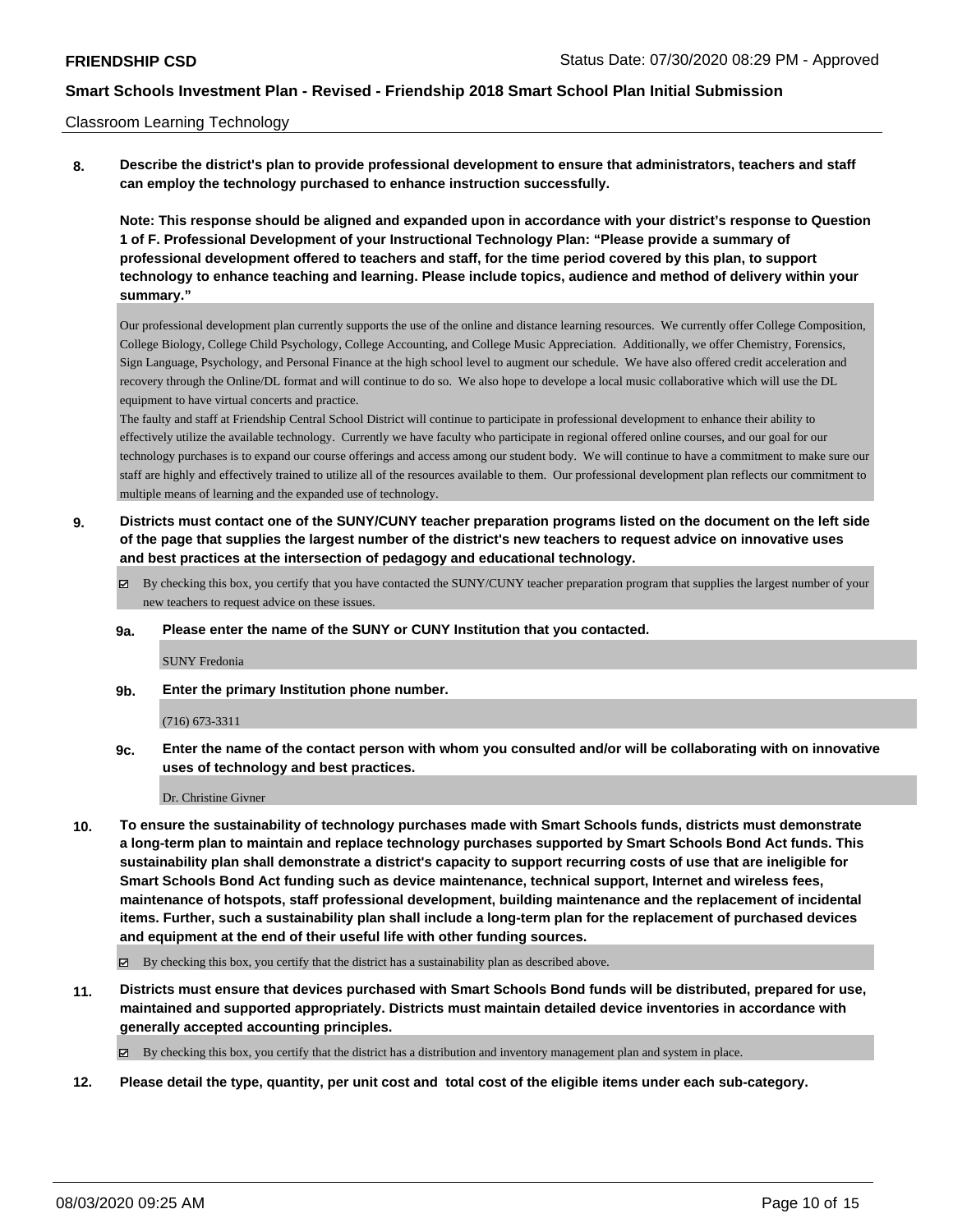Classroom Learning Technology

| Select the allowable expenditure<br>type.<br>Repeat to add another item under | Item to be Purchased                               | Quantity | Cost per Item | <b>Total Cost</b> |
|-------------------------------------------------------------------------------|----------------------------------------------------|----------|---------------|-------------------|
| each type.                                                                    |                                                    |          |               |                   |
| <b>Other Costs</b>                                                            | Mounting kit                                       | 3        | 250.00        | 750.00            |
| <b>Other Costs</b>                                                            | Epson PowerLite Pro L1100U Medium- 3<br>throw zoom |          | 6,750.00      | 20,250.00         |
| <b>Laptop Computers</b>                                                       | Dell Latitude 3400                                 | 90       | 725.00        | 65,250.00         |
|                                                                               |                                                    | 96       | 7,725.00      | 86,250            |

### **13. Final 2014-15 BEDS Enrollment to calculate Nonpublic Sharing Requirement (no changes allowed.)**

|            | l Public Enrollment | Nonpublic Enrollment | <b>Total Enrollment</b> | Nonpublic<br>Percentage |
|------------|---------------------|----------------------|-------------------------|-------------------------|
| Enrollment | 341                 |                      | 1341.00                 | 0.00                    |

### **14. If you are submitting an allocation for Classroom Learning Technology complete this table.**

|                          | Public School Sub-Allocation | <b>Estimated Nonpublic Loan</b><br>Amount<br>(Based on Percentage Above) | Estimated Total Public and<br>Nonpublic Sub-Allocation |
|--------------------------|------------------------------|--------------------------------------------------------------------------|--------------------------------------------------------|
| Interactive Whiteboards  | (No Response)                | 0.00                                                                     | 0.00                                                   |
| <b>Computer Servers</b>  | (No Response)                | 0.00                                                                     | 0.00                                                   |
| <b>Desktop Computers</b> | (No Response)                | 0.00                                                                     | 0.00                                                   |
| <b>Laptop Computers</b>  | 65,250.00                    | 0.00                                                                     | 65,250.00                                              |
| <b>Tablet Computers</b>  | (No Response)                | 0.00                                                                     | 0.00                                                   |
| <b>Other Costs</b>       | 21,000.00                    | 0.00                                                                     | 21,000.00                                              |
| Totals:                  | 86,250.00                    | 0                                                                        | 86,250                                                 |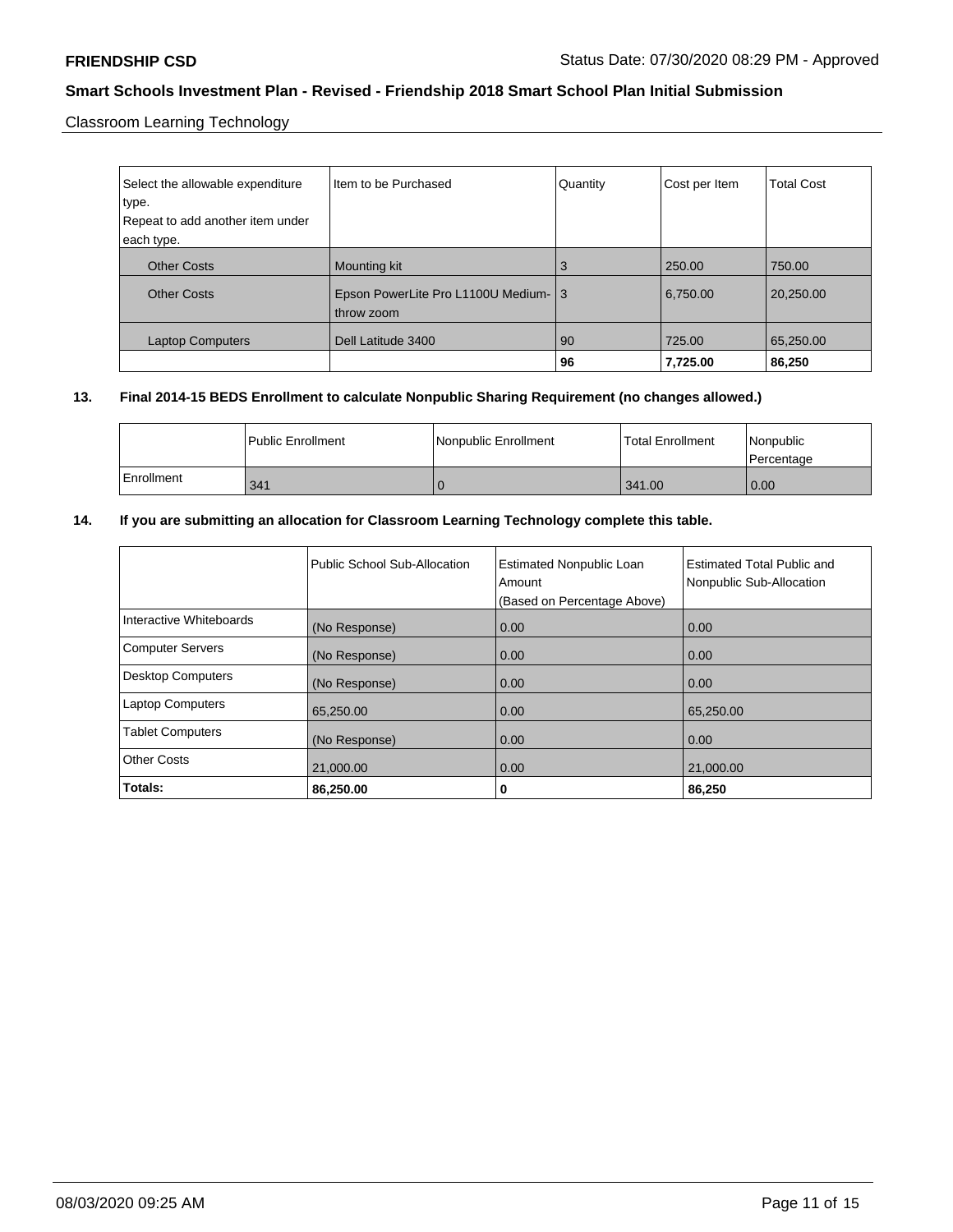#### Pre-Kindergarten Classrooms

**1. Provide information regarding how and where the district is currently serving pre-kindergarten students and justify the need for additional space with enrollment projections over 3 years.**

(No Response)

- **2. Describe the district's plan to construct, enhance or modernize education facilities to accommodate prekindergarten programs. Such plans must include:**
	- **Specific descriptions of what the district intends to do to each space;**
	- **An affirmation that new pre-kindergarten classrooms will contain a minimum of 900 square feet per classroom;**
	- **The number of classrooms involved;**
	- **The approximate construction costs per classroom; and**
	- **Confirmation that the space is district-owned or has a long-term lease that exceeds the probable useful life of the improvements.**

(No Response)

**3. Smart Schools Bond Act funds may only be used for capital construction costs. Describe the type and amount of additional funds that will be required to support ineligible ongoing costs (e.g. instruction, supplies) associated with any additional pre-kindergarten classrooms that the district plans to add.**

(No Response)

**4. All plans and specifications for the erection, repair, enlargement or remodeling of school buildings in any public school district in the State must be reviewed and approved by the Commissioner. Districts that plan capital projects using their Smart Schools Bond Act funds will undergo a Preliminary Review Process by the Office of Facilities Planning.**

**Please indicate on a separate row each project number given to you by the Office of Facilities Planning.**

| Project Number |  |
|----------------|--|
| (No Response)  |  |
|                |  |

**5. Please detail the type, quantity, per unit cost and total cost of the eligible items under each sub-category.**

| Select the allowable expenditure | Item to be purchased | Quantity      | Cost per Item | <b>Total Cost</b> |
|----------------------------------|----------------------|---------------|---------------|-------------------|
| type.                            |                      |               |               |                   |
| Repeat to add another item under |                      |               |               |                   |
| each type.                       |                      |               |               |                   |
| (No Response)                    | (No Response)        | (No Response) | (No Response) | 0.00              |
|                                  |                      | U             | 0.00          |                   |

**6. If you have made an allocation for Pre-Kindergarten Classrooms, complete this table. Note that the calculated Total at the bottom of the table must equal the Total allocation for this category that you entered in the SSIP Overview overall budget.**

| Totals:                                  | 0.00           |
|------------------------------------------|----------------|
| <b>Other Costs</b>                       | (No Response)  |
| Enhance/Modernize Educational Facilities | (No Response)  |
| Construct Pre-K Classrooms               | (No Response)  |
|                                          | Sub-Allocation |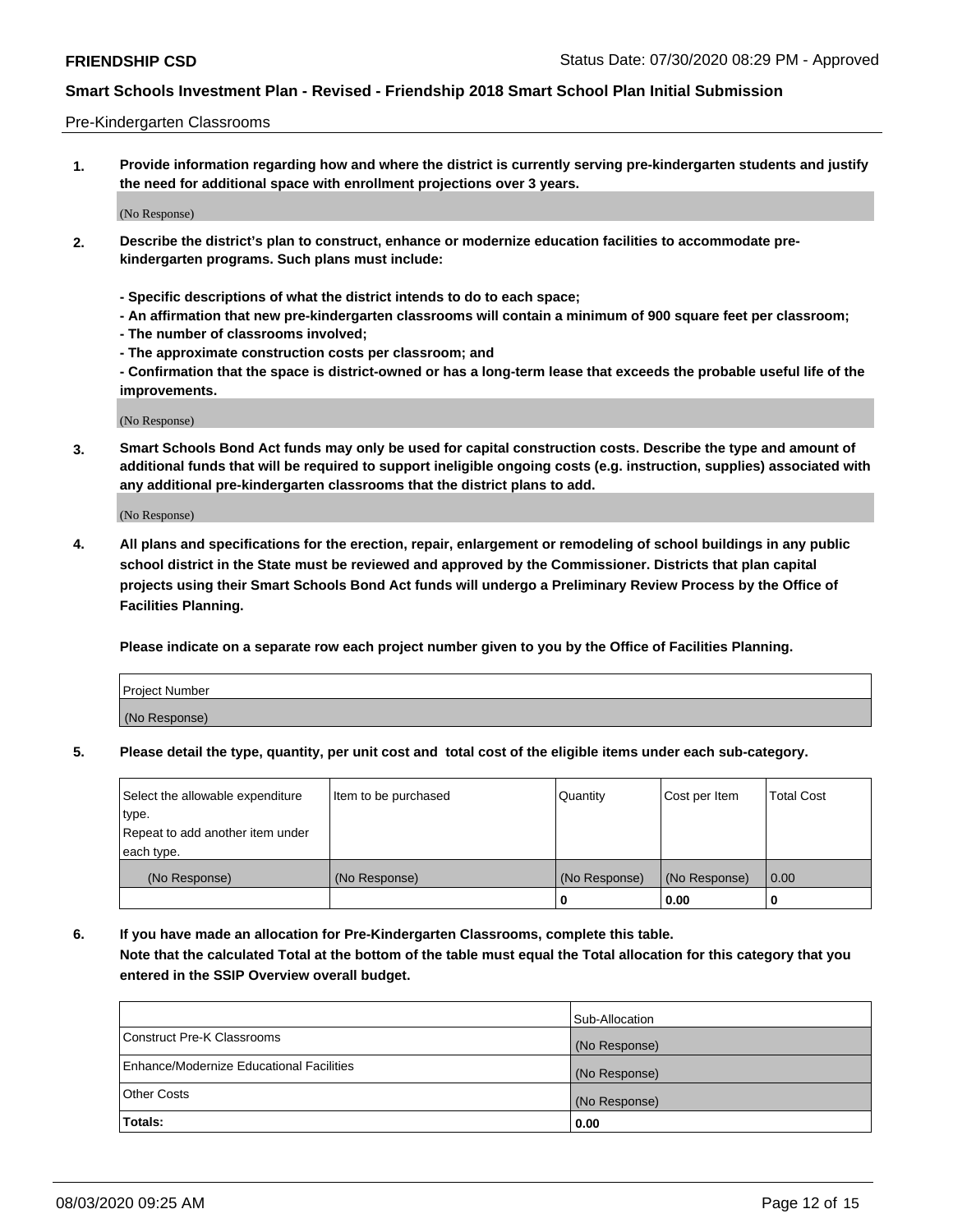Replace Transportable Classrooms

**1. Describe the district's plan to construct, enhance or modernize education facilities to provide high-quality instructional space by replacing transportable classrooms.**

(No Response)

**2. All plans and specifications for the erection, repair, enlargement or remodeling of school buildings in any public school district in the State must be reviewed and approved by the Commissioner. Districts that plan capital projects using their Smart Schools Bond Act funds will undergo a Preliminary Review Process by the Office of Facilities Planning.**

**Please indicate on a separate row each project number given to you by the Office of Facilities Planning.**

| Project Number |  |
|----------------|--|
|                |  |
|                |  |
|                |  |
| (No Response)  |  |
|                |  |
|                |  |

**3. For large projects that seek to blend Smart Schools Bond Act dollars with other funds, please note that Smart Schools Bond Act funds can be allocated on a pro rata basis depending on the number of new classrooms built that directly replace transportable classroom units.**

**If a district seeks to blend Smart Schools Bond Act dollars with other funds describe below what other funds are being used and what portion of the money will be Smart Schools Bond Act funds.**

(No Response)

**4. Please detail the type, quantity, per unit cost and total cost of the eligible items under each sub-category.**

| Select the allowable expenditure | Item to be purchased | Quantity      | Cost per Item | Total Cost |
|----------------------------------|----------------------|---------------|---------------|------------|
| ∣type.                           |                      |               |               |            |
| Repeat to add another item under |                      |               |               |            |
| each type.                       |                      |               |               |            |
| (No Response)                    | (No Response)        | (No Response) | (No Response) | 0.00       |
|                                  |                      | u             | 0.00          |            |

**5. If you have made an allocation for Replace Transportable Classrooms, complete this table. Note that the calculated Total at the bottom of the table must equal the Total allocation for this category that you entered in the SSIP Overview overall budget.**

|                                                | Sub-Allocation |
|------------------------------------------------|----------------|
| Construct New Instructional Space              | (No Response)  |
| Enhance/Modernize Existing Instructional Space | (No Response)  |
| <b>Other Costs</b>                             | (No Response)  |
| Totals:                                        | 0.00           |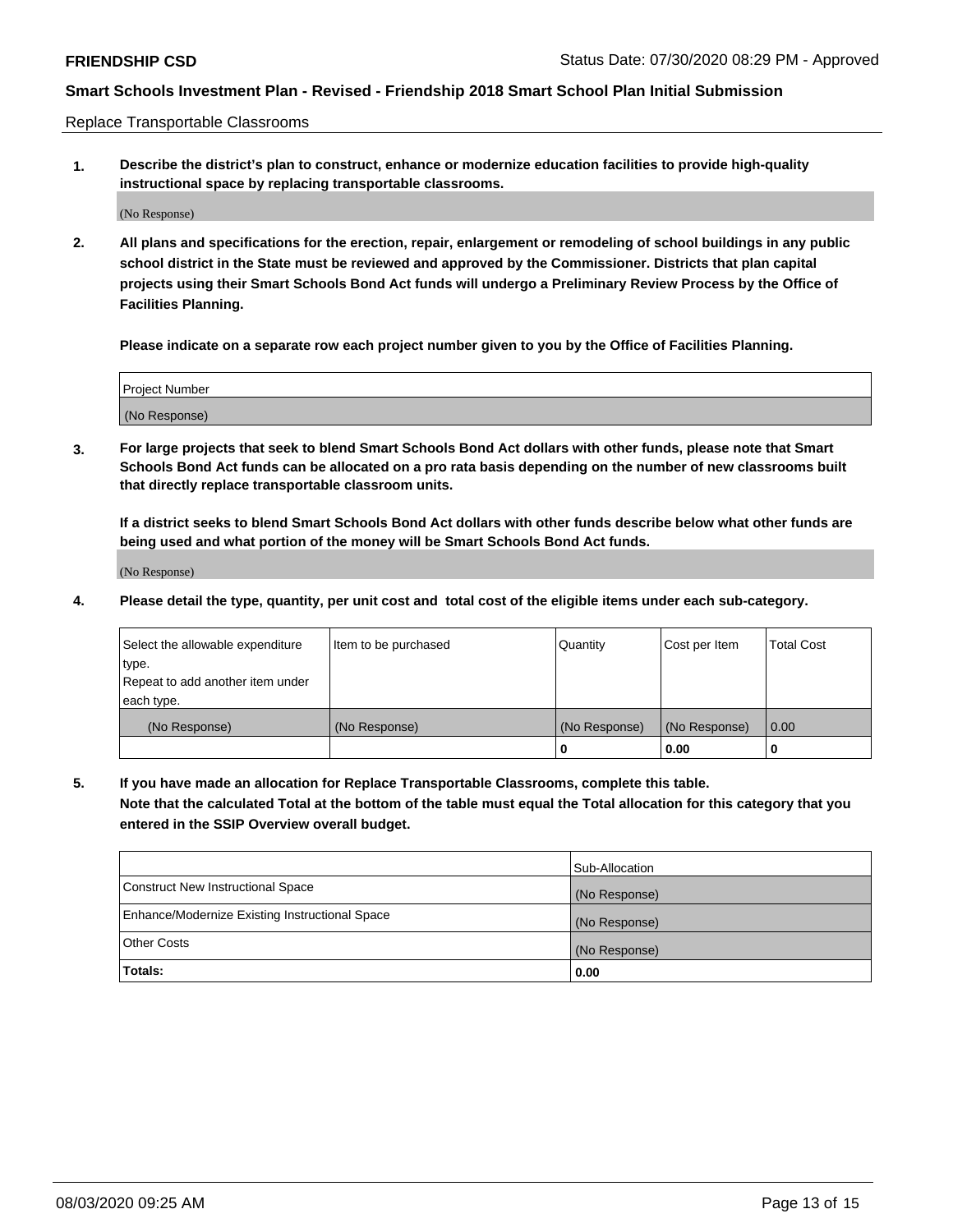### High-Tech Security Features

### **1. Describe how you intend to use Smart Schools Bond Act funds to install high-tech security features in school buildings and on school campuses.**

We intend to use the Smart Schools Bond Act funds to install additional security cameras throughout the district. We will be upgrading our building entry doors. We plan to purchase a new control system for entry access to our district buildings. We will also deploy an alert systems incase of school emergencies.

**2. All plans and specifications for the erection, repair, enlargement or remodeling of school buildings in any public school district in the State must be reviewed and approved by the Commissioner. Smart Schools plans with any expenditures in the High-Tech Security category require a project number from the Office of Facilities Planning. Districts must submit an SSBA LOI and receive project numbers prior to submitting the SSIP. As indicated on the LOI, some projects may be eligible for a streamlined review and will not require a building permit. Please indicate on a separate row each project number given to you by the Office of Facilities Planning.**

| <b>Project Number</b> |  |
|-----------------------|--|
| 021601040001BA1       |  |

### **3. Was your project deemed eligible for streamlined Review?**

- Yes
- $\square$  No
- **3a. Districts with streamlined projects must certify that they have reviewed all installations with their licensed architect or engineer of record, and provide that person's name and license number. The licensed professional must review the products and proposed method of installation prior to implementation and review the work during and after completion in order to affirm that the work was code-compliant, if requested.**
	- By checking this box, you certify that the district has reviewed all installations with a licensed architect or engineer of record.
- **4. Include the name and license number of the architect or engineer of record.**

| Name       | l License Number |
|------------|------------------|
| Ryne Wight | 42114            |

### **5. Please detail the type, quantity, per unit cost and total cost of the eligible items under each sub-category.**

| Select the allowable expenditure  | Item to be purchased                                           | Quantity | Cost per Item | <b>Total Cost</b> |
|-----------------------------------|----------------------------------------------------------------|----------|---------------|-------------------|
| ∣type.                            |                                                                |          |               |                   |
| Repeat to add another item under  |                                                                |          |               |                   |
| each type.                        |                                                                |          |               |                   |
| <b>Electronic Security System</b> | <b>Guardian Sensor</b>                                         |          | 1,131.00      | 7,917.00          |
| <b>Electronic Security System</b> | Installation of Guardian Sensors                               | 41       | 192.00        | 7,872.00          |
| <b>Electronic Security System</b> | Cameras                                                        | 14       | 2,500.00      | 35,000.00         |
| <b>Electronic Security System</b> | Annual Operating License K-12 Tier 2<br>$(25 \text{ or less})$ | 1        | 2,574.00      | 2,574.00          |
| <b>Electronic Security System</b> | <b>Installation of System</b>                                  |          | 11,405.00     | 11,405.00         |
| <b>Electronic Security System</b> | <b>Gateway Software Tier 3</b>                                 |          | 3,959.00      | 3,959.00          |
| <b>Electronic Security System</b> | <b>Guardian Sensor</b>                                         | 34       | 1,131.00      | 38,454.00         |
| <b>Electronic Security System</b> | Gateway software Tier 2                                        |          | 2,262.00      | 2,262.00          |
| <b>Electronic Security System</b> | Installation of System                                         |          | 8,247.00      | 8,247.00          |